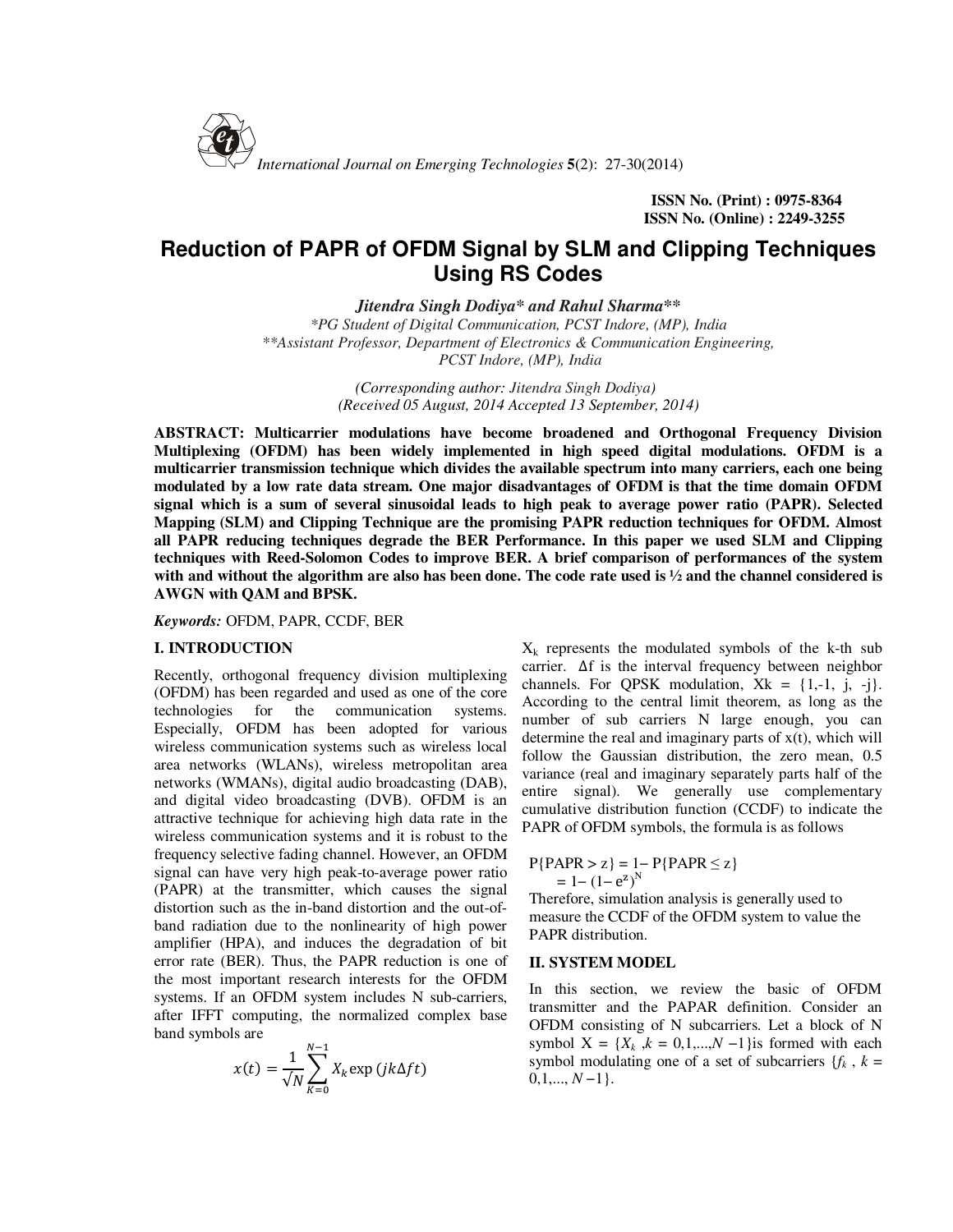The N subcarriers are chosen to be orthogonal, that is, *f<sup>k</sup>*  $= k\Delta f$ , where  $\Delta f = 1/(NT)$  and *T* is the original symbol period. Therefore, the complex baseband OFDM signal can be written as

$$
x(t) = \frac{1}{\sqrt{N}} \sum_{K=0}^{N-1} X_k \exp(j2\pi f_k t), 0 \le t \le NT
$$

In general, the PAPR of OFDM signals  $x(t)$  is defined as the ratio period between the maximum instantaneous power and its average power during an OFDM symbol

$$
PAPR = \frac{\max_{0 \le t \le NT} | |x(t)|^2]}{\frac{1}{N} \int_0^{NT} |x(t)|^2 dt}
$$

Reducing the max  $x(t)$  is the principle goal of PAPR reduction techniques.

## **III. SLM TECHNIQUE FOR PAPR REDUCTION**

This is described in figure 1. X is the OFDM data block,  $B(i)$ 's are the phase vectors.  $X(i)$ 's are the modified data blocks in the frequency domain.  $x(i)$  are the equivalent time domain blocks.

$$
x_{(u)}(t)\,=\,\sum_{k=0}^{k=N-1}X_kB_uke^{j2\pi k\Delta ft}, 0\leq t\leq NT
$$

where  $u = 1, 2, \ldots$ , *U*. and *N* is both the number of subcarriers and length of **X**. Among the modified data blocks  $X(u)$ , the one with the lowest PAPR is selected for transmission.



**Fig. 1.** SLM Block Diagram.

It is well known that SLM is more advantageous than PTS if the amount of side information is limited, but the computational complexity of SLM is larger than that of PTS. In order to improve the PAPR reduction performance of SLM scheme, we have to increase the number of phase sequences.

The computational complexity of SLM scheme linearly increases as the number of phase sequences increases, which

corresponds to the number of IFFTs required to generate the alternative OFDM signals.

Even if the SLM scheme is simple and distortion less, sometimes its computational complexity is burdensome.

# **IV. CLIPPING TECHNIQUE FOR PAPR REDUCTION**

In this approach, we can perform time-domain based clipping or frequency-domain based coding. The simplest approach for PAPR reduction is to deliberately clip the amplitude of the signal to a predefined value before amplification. However, there are several drawbacks of this approach, such as signal distortion and spectral re-growth. Hence simple clipping is not enough, we have to use coding techniques that are applied to OFDM signals in order to find the optimum threshold for every specific signal. However, this technique works well only when the number of subcarriers is small, because at higher subcarriers, the clipping ratio is to be very low which will lead to more distortion. Clipping is the simplest way to reduce the PAPR, but it causes significant distortion of the signal and increases both the out-of-band radiation and the bit error rate (BER).

## **V. PROPSED SCHEME**

In this paper we proposed the modified SLM and Clipping techniques using RS code. Reed Solomon codes are non binary cyclic error correcting codes. They describe a systematic way of building codes that can detect and correct multiple errors. In a block code we have k individual information bits, r individual parity bits and a total of n (=k+r) bits. Rather reed Solomon codes are organized in group of bits. These groups of bits are referred to as symbols. So we can say this code has n number of symbols. This symbol comprises of m number of bits, where



These n symbols form a code word. Out of these n symbols k are information symbols where n-k are parity symbols. These codes are used to transfer data between any two medium. There are possibilities that error may occur due to any disturbance in the traverse channel. So we need to have a design tool specified for encoding and then decoding after correcting signals in the receiver side. Reed Solomon codes can be the tool discussed above. The error correcting capability of the code is defined as T,

 $T = [(n-k)/2]$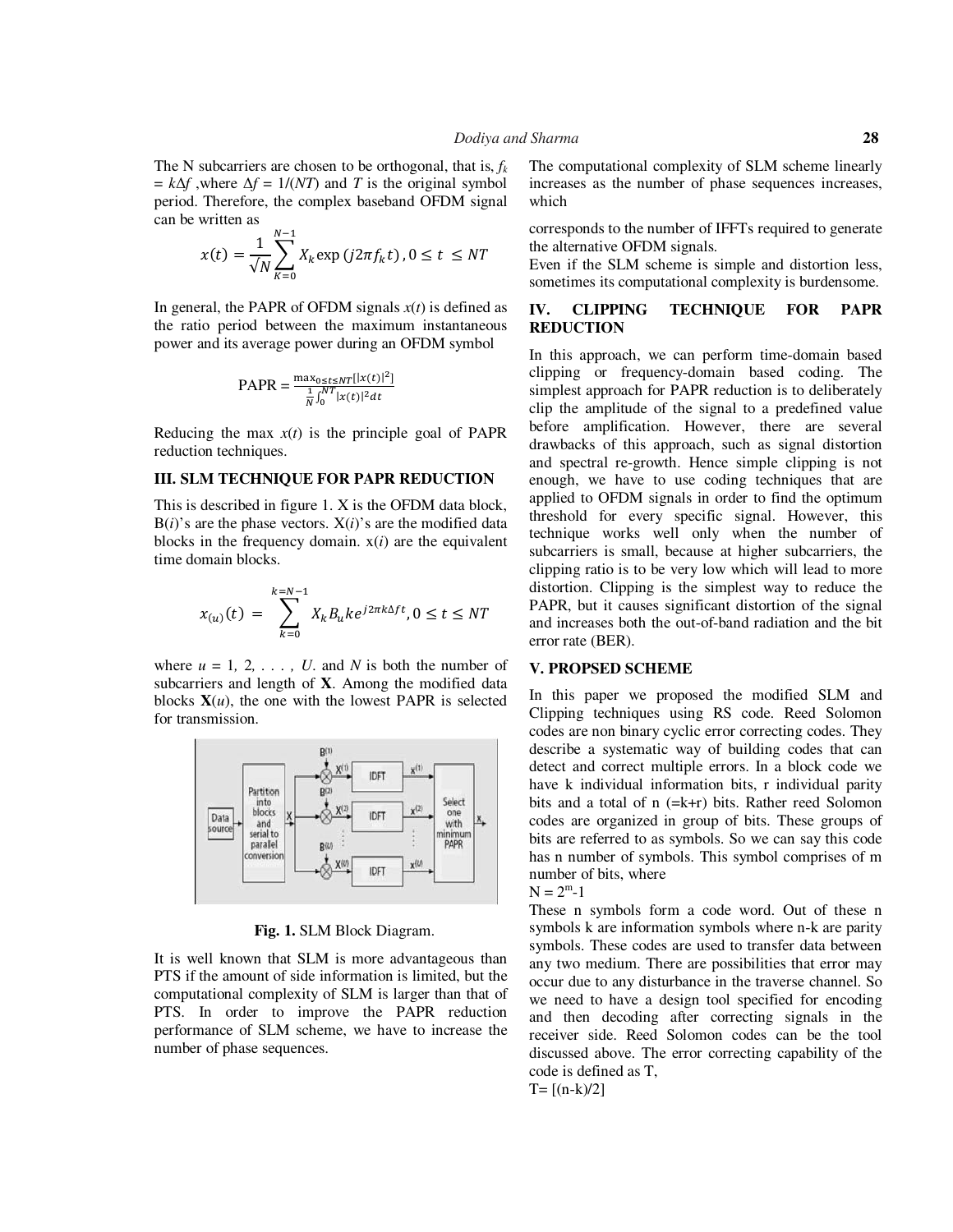where [x] represents the greater integer function. The code can correct only half of the number of parity symbols because for every error one parity symbol is used to locate the error and the other is used to correct it. The advantage behind reed Solomon code is that it can correct burst errors. However if erasures are present then only one parity symbol is used to correct error as the location of error is already known. The code rate is defined as  $R_c$ , where

 $R<sub>C</sub>=k/n$ .

# **VI. SIMMULATION AND RESULT**

We have chosen communication toolbox of MATLAB, to do the project simulation. Simulation has been done on MATLAB 7.14.0, following results has been obtain in order to show the performance of Modified Clipping and SLM Techniques, for reduction PAPR of OFDM signals and modified symbols using our proposed method (for 1 and 2 iterations) involving filter optimization. The Figure 2 plots the bit error rate curves of the original signal through an AWGN channel, and it shows that how BER of RS Clipping and RS SLM decrease with increase in SNR (Signal to Noise ratio). The Figure 3 shows that how CCDF of RS Clipping and RS SLM decreases with increase in SNR and it can be seen that both the Clipping and SLM technique can significantly reduce the PAPR.



**Fig. 2.** Comparison Graphs of BER and SNR Using RS Clipping RS SLM.



**Fig. 3.** Comparison Graphs of CCDF and PAPR Using RS Clipping and RS SLM.

Comparing the BER curves of our method with those of the Clipping and SLM technique with RS coding, it is observed that the signal to noise ratio (SNR) of SLM and Clipping is having same performance up to SNR 4 dB, after 4 clipping is better than SLM.

## **VII. CONCLUSION**

This paper proposes a optimization technique to dynamically Reduce the PAPR of OFDM signal using Clipping and SLM methods using Reed Solomon Code. It has been observed that this method has better PAPR and computational complexity reduction performances without the degradation of the BER. These results will help to design an efficient PAPR reduction in OFDM and will increase the efficiency of utilization of spectrum and provide large economic and social benefits.

#### **REFERENCES**

[1] Xiaodong Zhu, Wensheng Pan, Hong Li, and Youxi Tang, "Simplified Approach to Optimized Iterative Clipping and Filtering for PAPR Reduction of OFDM Signals", *IEEE Transactions on Communications*, Vol. **61**, No. 5, May 2013.

**[2]** Mohit Chandwani, Arjun Singhal, Naga VishnuKanth and Vijaykumar Chakka, "A Low Complexity SLM Technique for PAPR reduction in OFDM using Riemann Sequence and Thresholding of Power Amplifier", Indicon 2009, 18-20 Dec, 2009. Reference Subject to Publication by IEEE Explore.

[3]. Guangliang Ren, Hui Zhang, and Yilin Chang, "A Complementary Clipping Transform Technique for the Reduction of Peak-to-Average Power Ratio of OFDM System", *IEEE Transactions on Consumer Electronics*, Vol. **49**, No. 4, November 2003.

[4]. N.R. Raajan, S. Prabha, and D. Meenakshi," Improved Performance in OFDM Systems by PAPR Reduction Techniques" *International Conference on Computer Communication and Informatics*, Jan. 04 - 06, 2013.

[5]. Y.C. Wang and Z.Q. Luo, "Optimized Iterative Clipping and Filtering for PAPR Reduction of OFDM Signals", *IEEE Transactions on communications*, Vol. **59**, No. 1, January 2011.

[6]. Luqing Wang and Chintha Tellambura, "Analysis of Clipping Noise and Tone-Reservation Algorithms for Peak Reduction in OFDM Systems", *IEEE Transactions on vehicular Technology*, Vol. **57**, No. 3, May 2008.

[7]. W. Aziz, E. Ahmed, G. Abbas, S. Saleem and Q. Islam, "PAPR Reduction in OFDM using Clipping and Filtering", *World Applied Sciences Journal,* **18**, 1495- 1500, 2012.